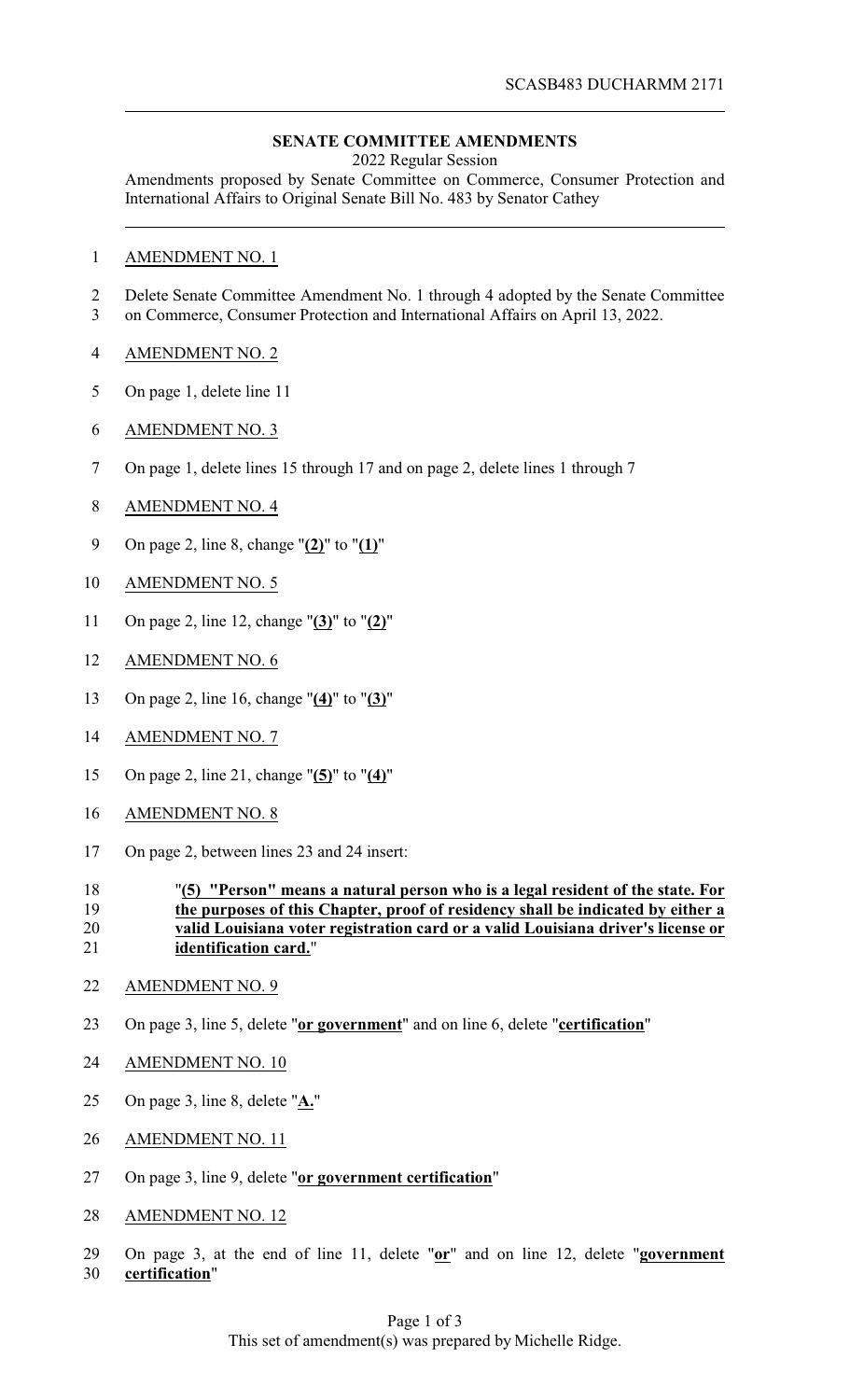- AMENDMENT NO. 13
- On page 3, line 15, delete "**or government**" and on line 16, delete "**certification**"
- AMENDMENT NO. 14
- On page 3, line 24, delete "**or government certification**"
- AMENDMENT NO. 15
- On page 3, line 26, delete "**or government**" and on line 27, delete "**certification**"
- AMENDMENT NO. 16
- On page 3, delete line 29 and on page 4, delete lines 1 through 7 and insert the following:

## "**(9) The person does not have a complaint, allegation, or investigation pending before a board in another state which relates to unprofessional conduct or an alleged crime. The professional or occupational licensing board may require, when applicable, the applicant to furnish a signed affidavit or notarized letter from the out of state board or certifying agency of the relevant jurisdiction confirming the applicant is in good standing.**

- AMENDMENT NO. 17
- On page 4, delete lines 10 through 13
- AMENDMENT NO. 18
- On page 4, line 16, delete "**or government**" and on line 17, delete "**certification**"
- AMENDMENT NO. 19
- On page 4, line 20, delete "**or government certification**"
- AMENDMENT NO. 20
- On page 4, line 21, delete "**or government certification**"
- AMENDMENT NO. 21
- On page 4, line 28, delete "**or government**" and on line 29, delete "**certification**"
- AMENDMENT NO. 22
- On page 5, line 3, delete "**or government certification**"
- AMENDMENT NO. 23
- On page 5, line 4, delete "**or government**" and on line 5, delete "**certification**"
- AMENDMENT NO. 24
- On page 5, line 17, delete "**or government certification**"
- AMENDMENT NO. 25
- On page 5, line 21, delete "**or government**" and on line 22, delete "**certification**"